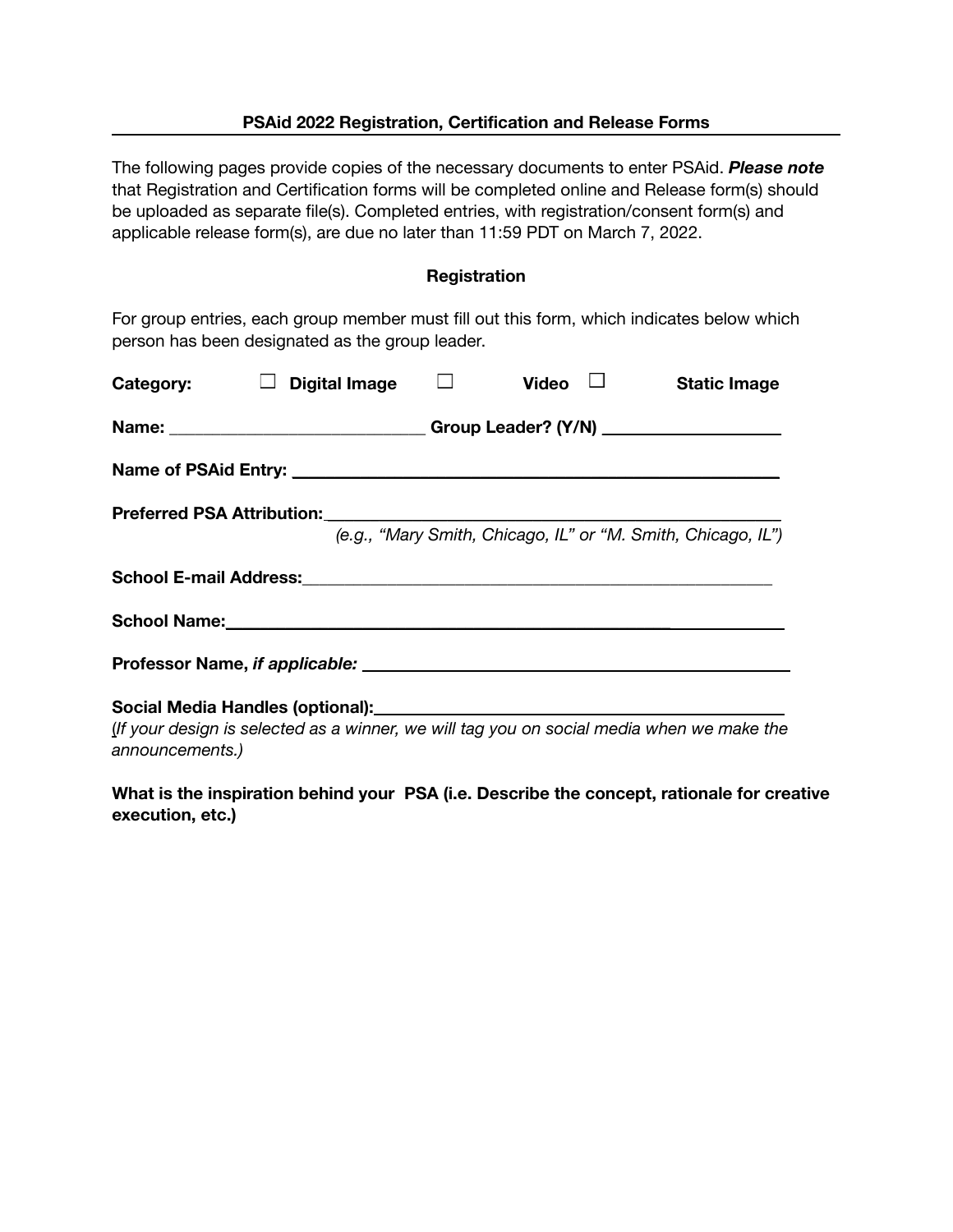# **Certification and Release**

To be completed by all contest entrants, including individual and group members.

*By signing this form, I warrant and represent that I am a United States citizen or legal resident* and that I am over 18 years of age. Further represent that I have complied with all of the Official *Rules and Guidelines of the Contest, and that I have committed no fraud or deception in entering the Contest.*

By submitting this entry. I warrant that my entry is an original work, that I am the sole author *(unless group specified) and copyright owner of this PSA and its contents and that I have permission (via license or otherwise) to use or incorporate those entry portions authored or owned by third parties.*

*In consideration of my participation in this Contest, I hereby grant to the United States Agency for International Development's Bureau for Humanitarian Assistance (USAID/BHA), a royalty free, nonexclusive irrevocable license to copy, reproduce, display, or distribute the entry, and to make derivative works based upon the entry or a substantial portion of the entry without attribution or prior permission, in any media now known or hereafter developed, including on USAID's website, for the purpose of promoting USAID/BHA's mission for a period of up to 10 years. I further grant to USAID/BHA the right to use my name and likeness for any publicity without further compensation or permission. I understand that my PSA entry will not be returned and that my PSA entry becomes the sole property of USAID/BHA to use at its discretion and that USAID/BHA has no obligation to use my entry.*

*I hereby release, discharge and absolve PAE/Macfadden, on behalf of the Center for International Disaster Information, USAID/BHA, the U.S. Government and anyone who receives permission from them to use said information, from any and all actions, suits, claims and demands of any kind whatsoever, arising from the use of my entry, name and/or likeness in accordance with the terms hereof.*

*I am over 18 years of age and have the right to make this agreement.*

**Please check this box to certify your agreement to the above statements:**

**Contestant Name: Contestant Name: Contestant Name: Contestant Name: Contestant Name: Contestant Name: Contestant Name: Contestant Name: Contestant Name: Contestant Name: Contestant**